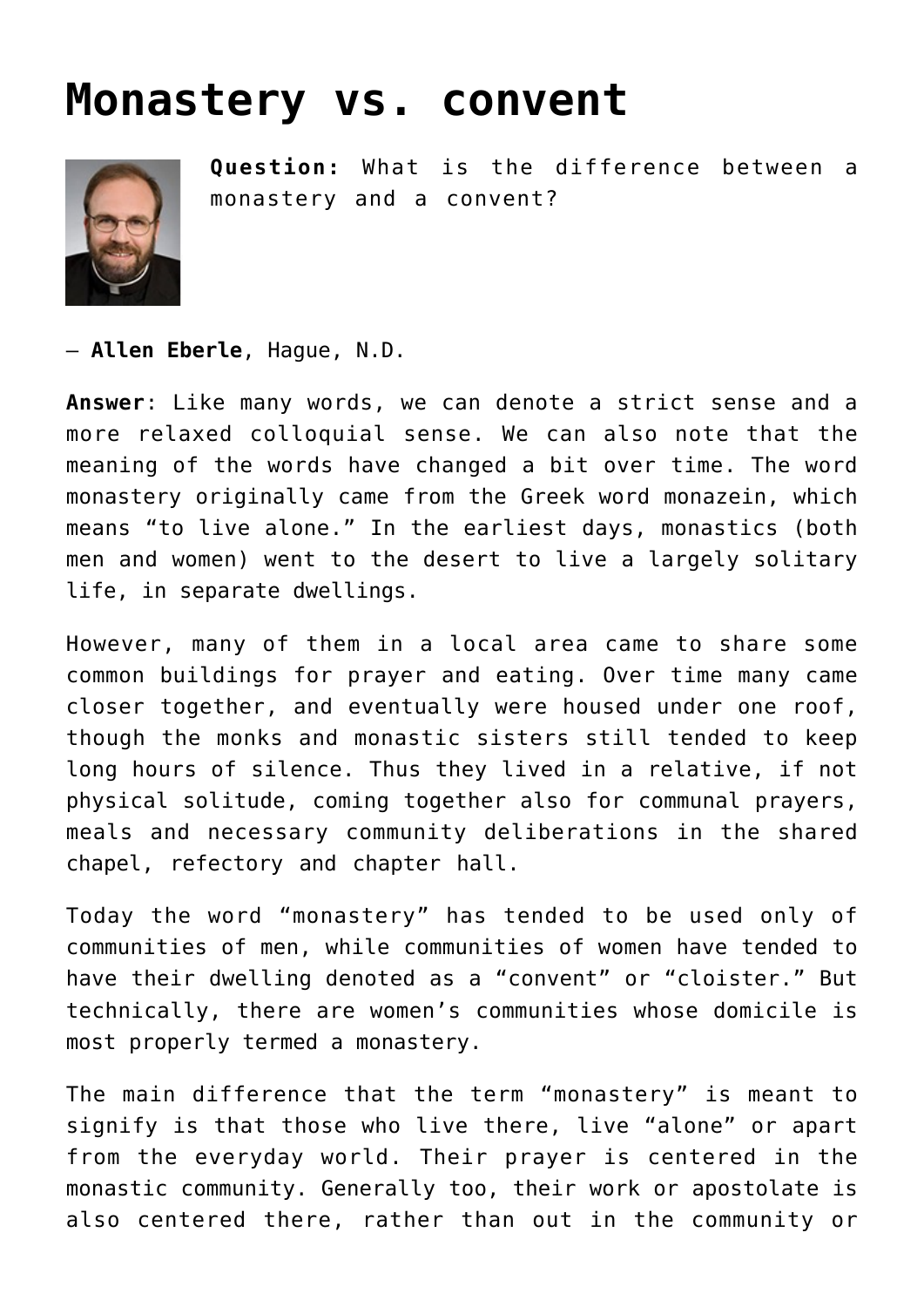world. Some enclosures are strict, others less so, but the concept of dwelling apart is key.

"Convents" and religious houses, however, tend to house religious men and women who do not live and work in such isolation from the everyday world. Perhaps they work in education, hospitals or other external places during the day, but then return and live in community, sharing meals and prayer and other aspects of common life.

The word "convent" comes from a Latin word that means "to convene or gather," and is less inclusive of the concept of solitude contained in the word "monastery."

## **Jesus' genetics**

**Question:** Since every human child receives half of his chromosomes from his father and half from his mother, where did the Church teach Jesus get the other half of his chromosomes, since he had no earthly father?

— **Peter Stein,** Everett, Wash.

**Answer:** I am unaware of any official Church teaching in this regard. Knowledge of DNA, etc., is very recent and still deepening. Hence one would not expect a thorough theological treatise on a matter of this sort now.

However, one principle must surely apply, namely the teaching from both Scripture and Tradition that Jesus, as a divine person also had a complete, intact human nature and was like us, in this regard in all things but sin.

Hence he had the complete and proper number of chromosomes. How exactly God supplied the part usually supplied by a human father is not revealed. We are dealing with miracle and mystery.

But this truth remains clear, Jesus, though one person, is